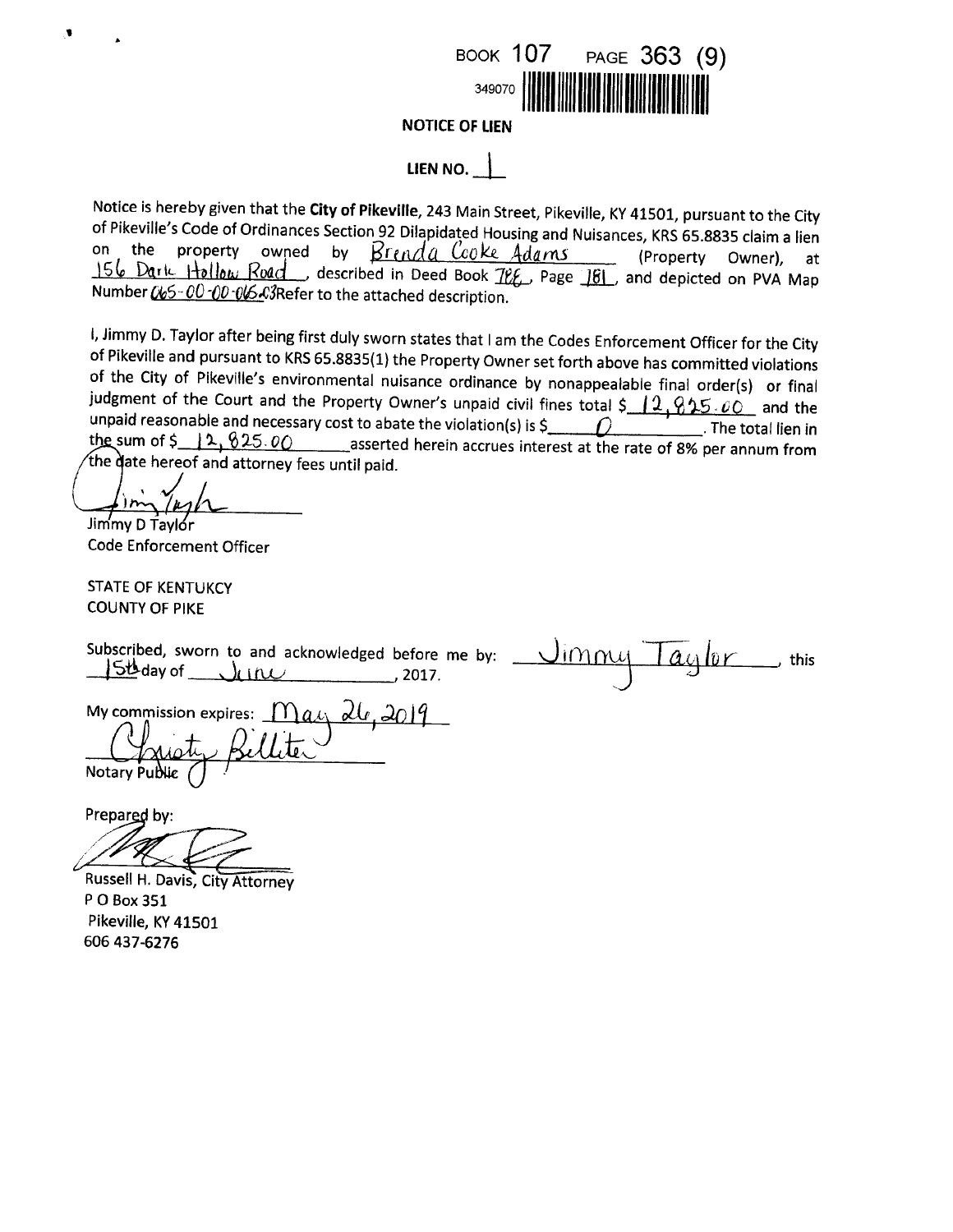| 065-00-00-065.03                   |                                    | <b>TAT</b>             |                             | Printed 32/29/2015 3:02-41 Printed |                  |
|------------------------------------|------------------------------------|------------------------|-----------------------------|------------------------------------|------------------|
| <b>Owner Information</b>           |                                    |                        | <b>Property Information</b> |                                    |                  |
| <b>ADAMS BRENDA COOKE</b>          |                                    |                        | <b>Adres</b>                | 156 DARK HOLLOW                    |                  |
|                                    |                                    |                        | Cast                        | RESIDENTIAL                        |                  |
|                                    |                                    |                        | <b>Deed</b>                 | 186 181                            |                  |
| <b>MKENTTERN + DOIT</b>            |                                    |                        | Tax District                | $\boldsymbol{z}$                   |                  |
| $\frac{1}{5}$                      | $\overline{5}$                     |                        | Let Sale                    | Š                                  |                  |
|                                    |                                    |                        | Description                 | HOLSE & LOT                        | $\frac{9}{11}$   |
|                                    |                                    |                        | <b>Date Assessed</b>        | Jan-01-2001                        |                  |
| <b>2016 Assessment Information</b> |                                    |                        |                             |                                    |                  |
| <b>RES</b> 110,000                 | Paxable Value: 110000              |                        |                             |                                    |                  |
| <b>Lauteman and Date</b>           |                                    |                        |                             |                                    |                  |
| 1215 101                           | ο                                  | <b>STREET/ROAD</b>     | SECONDARY                   | FLOOD TYPE                         |                  |
| FRONTIGE                           | $\bullet$                          | DRIVEWAY TYPE          | <b>ASPHALT</b>              | <b>MILITY TYPE</b>                 | <b>WATER</b>     |
| <b>UEPTH</b>                       | e,                                 | <b>ORAINAGE TYPE</b>   |                             | SIDEWALKS                          | ð                |
| XXEXX                              |                                    | ZONDNG CODE            |                             | <b>SIB</b><br>D                    |                  |
| <b>NEUROR LAP</b>                  | <b>HOIGH</b>                       | <b>SITE COMO TYPE</b>  | AVERAGE                     | <b>ENAN CHALL</b>                  | DOOG DOOS        |
| Improvement Information            |                                    |                        |                             |                                    |                  |
| <b>RES TYPE</b>                    | SINGLE FAMILY                      | <b>PATIO TYPE</b>      | COVERED                     | FIREPLACES                         | g                |
| <b>STRUCT TYRE</b>                 | <b>AUGULS?</b>                     | <b>TEAR BUILT</b>      | (661                        | <b>HEAT TYPE</b>                   | <b>HEAT PUMP</b> |
| <b>SAT TARE</b>                    | <b>TAMPA NONDATTY</b>              | <b>POLL BATH</b>       |                             | <b>AIR TYPE</b>                    | <b>CENTRAL</b>   |
| <b>BAJ ONICO</b>                   | <b>CONCRETE BLOCK</b>              | <b>HALL BATH</b>       | c                           | <b>LHOS SNINT</b>                  | 50.44            |
| NEW YORK                           | 0                                  | BEDROOMS               | لما                         | <b>BASEMENT SQFT</b>               | Þ                |
| あえづかえ                              | ٥                                  | FAM-DEN REC            | c                           | <b>EAAGE SCAT</b>                  | ã                |
| <b>COVER TIPE</b>                  | <b>SHING</b><br><b>COMPOSITION</b> | <b>SWINIC</b>          | ٥                           | PATIO-DECK SQFT                    |                  |
| <b>ROOF TYPE</b>                   | <b>GABLE</b>                       | <b>KITCHEN</b>         | ø                           | <b>TENNIS COURT</b>                |                  |
| <b>GARAGE TYPE</b>                 | ATTCHD1                            | <b>SMOON TYADL</b>     | ⇔                           | Š                                  |                  |
| <b>CONDITION THE</b>               | SS<br>SSS                          | CNdMI SdS              |                             | <b>POOL</b> SLIZE                  | 0                |
| <b>CONSTITUTE</b>                  | <b>CLANDARD</b>                    | <b>INPRY ANLUE</b>     | <b>95000</b>                |                                    |                  |
| Sale Information                   |                                    |                        |                             |                                    |                  |
| <b>DATE</b>                        | ž                                  | <b>PREVIOUS OVALER</b> |                             | DEED BOOK                          | <b>DRD PKK</b>   |
|                                    |                                    |                        |                             |                                    |                  |

 $\label{eq:2} \left\langle \hat{P}_{\alpha}^{(0)}\right\rangle _{0}=\frac{1}{2}\sum_{\mathbf{k}}\left\langle \hat{P}_{\alpha}^{(0)}\right\rangle _{0}=\frac{1}{2}\sum_{\mathbf{k}}\left\langle \hat{P}_{\alpha}^{(0)}\right\rangle _{0}$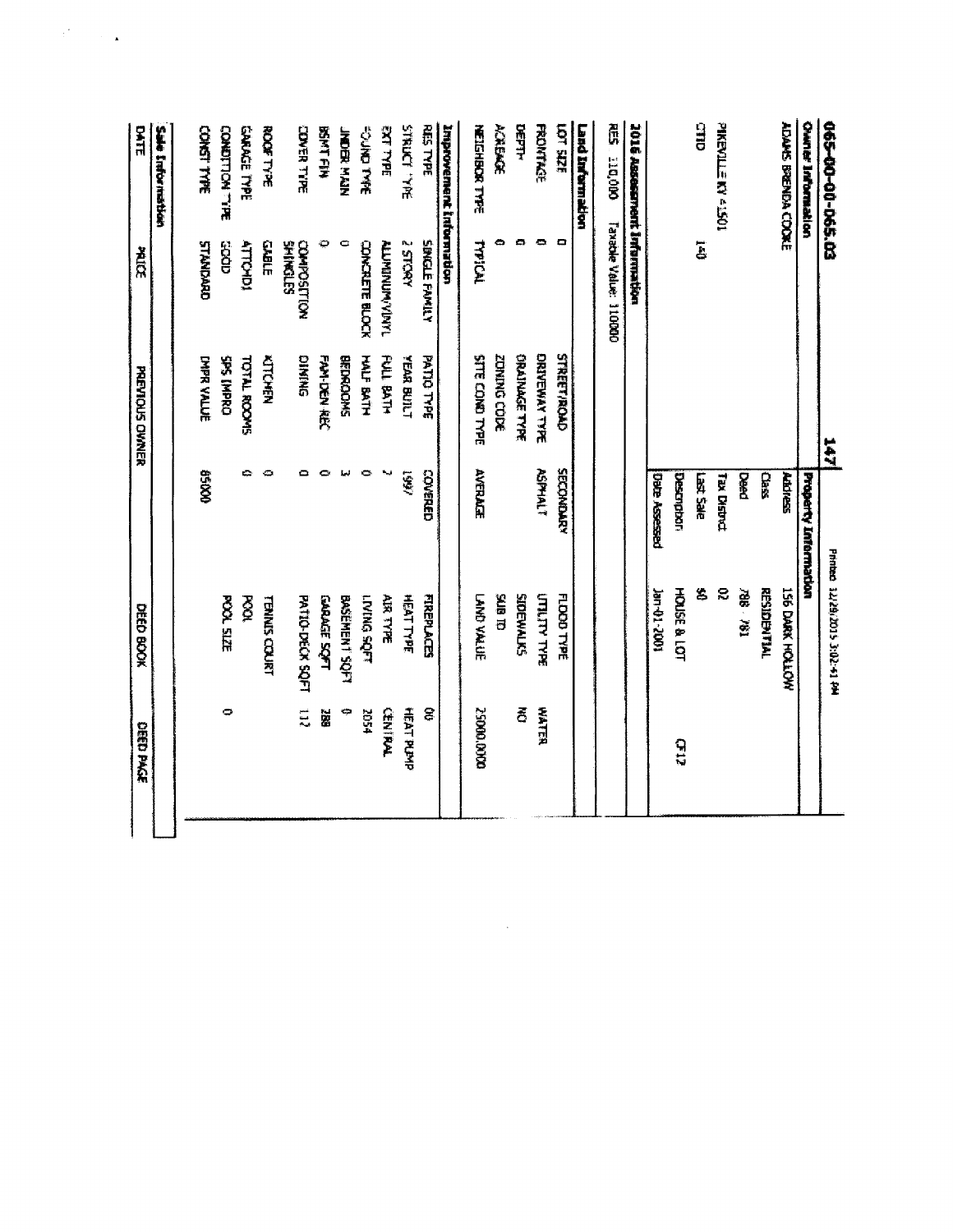# аж 788 мл 781

THIS DEED OF CONVEYANCE, mode and maxicd into this  $\underline{B}^{\mu\nu}_{\mu\nu\lambda}$  of JUNE - 1898 by and between ADAMS ADAMS & ADAMS LIMITED PARTNERSHIP, at P. O. Bax 2330, Pikeothe, Kentacky 41502, ineremation referred to as "GRANTOR", and

HRENDA COOKE ADAMS, Widow, of P. O. Box 1618, Bace die, Kennexy 41501, hereinalter reterred to as "GRANTEE",

## **WITNESSETH:**

NOW, THEREFORE, that for and in consideration of, and by virtue of a Settlement Agreement and Release of Idugation between the parties pending in the Pike f irrust Court, and other good and valuable constitution, the recopt and sufficiency of which Chereby sekrate edged, the GRANTOR does hereby bargain, grant, and convey unto the GRANTEE, her herrs and assigns, ferever, that certain tract or pareel of land tying and being in the Caty of Pikesiste, Pike County, Kentucky, and all of GRANTOR'S rights, rides, estates and interests in and to the same, together with each and all easements, provingers, tranchises, improvements, appurtenances, regits, remedies, leases, agreements, rents, reyalties, and licenses thereumo belonging, said land being more particularly bounded and coseribed as

fellows, lessel:

A derivation and or pareel of land satuated on  $Q$  %. Highway 23, nath of Pikeville, Pike Cousty, Kentucky, and being more particularly described as follows:

us PSC Lange is the .<br>Artiskolot en Lem Perguran, Santildae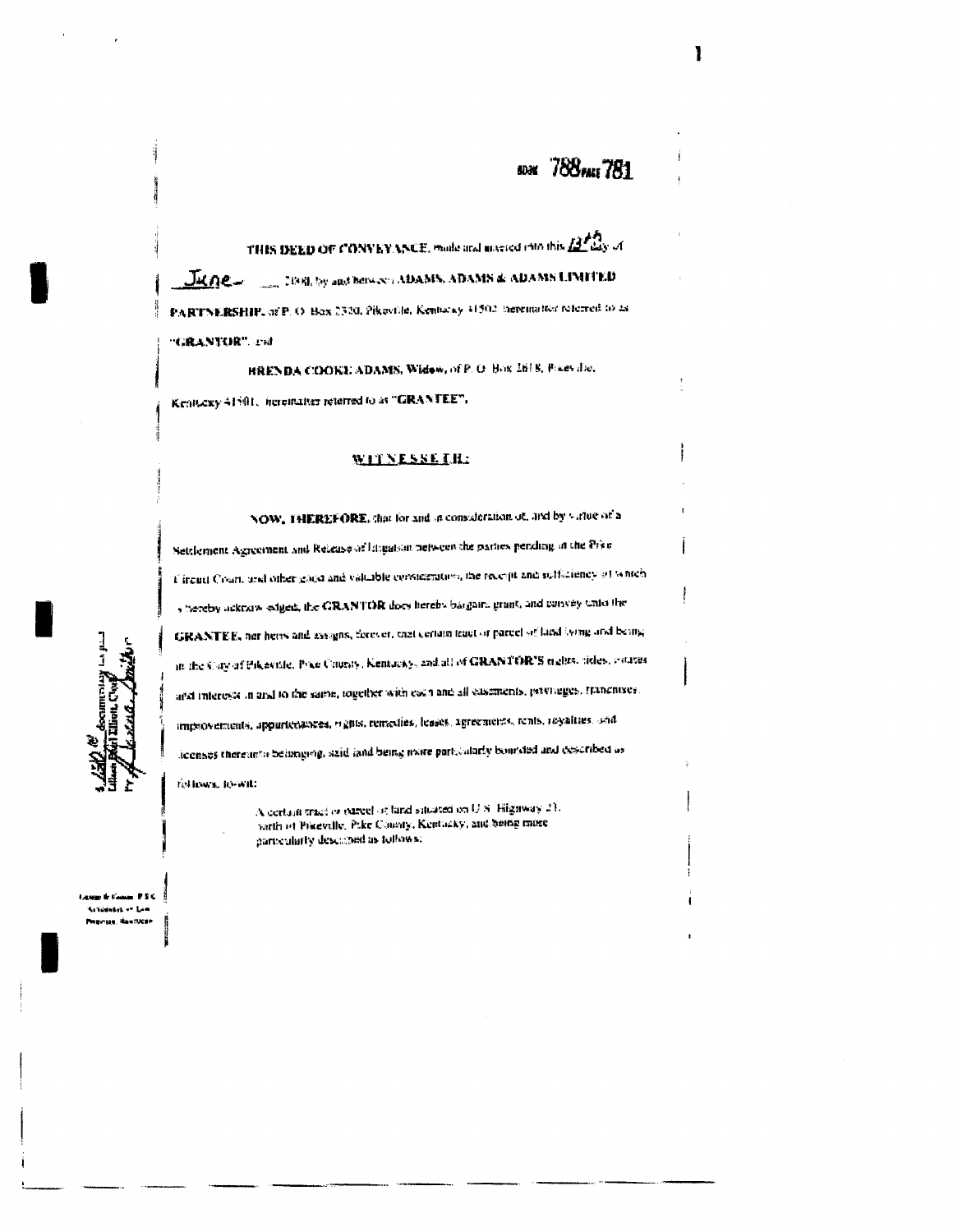## **INOK 788 PMKE 782**

), alcos otherwise stated, any monoture returned to hereal as "RBC" is a set n-8" rebar, 18" in lempth, with in orange plastic. cap stummed "1.450, O #2553" All bearings referred to mercial are based upon a magnetic naria observed 4-17 (8).

HEGHNNPGG at a ring rad in cap in a user ledge in catchbae, said noint being S (7155287 E, 725.58 feet from the intersection of access wood and U.S. 25. thereof N 879491479 E, 93-84 Ree to L'RBC", theode S 05°12'50" W. L24.88 tool on a magination. sup in rock ledge; thence S (EPu98BP W, 81-13 feet to a "BBC") mence N 70544 Std W. 37.25 hee to a "RBC", thence N (601B/521 W, 76.14 feet to a "RHC") thence N 14:58'14" W. 14.26 feet to the begraning and containing 11000 5 sq. ft. or (L276 acros more or less according to a survey by Plat-p.c). Poiter, P.L.S. #2553, with Lanco Survey-ng Associates, Inc., an Apost 13, 2000, and revised May 17, 2000

Fast a strong particular descriptions, see map attached herein as than bot AT

And, being a part of the same preperty conveyed to like. Warslerwash, Inc., from Bertha Pauley. Withow, by Deed dated January 20, 19no, of resord in Deen House 467, Page 538, which was subsequently carveyed by Pike Wanderwash, Inc., as Adams, Adams & Adams Limited Partnersnin, by Deed dated Jane 1, 1995, at recard at Deed Back 745, Page 142, and Deeds being recorded in the Pike County Court Coefe's Office.

TO HAVE AND TO HOLD the above described fract or parcel of land, and

all of GRANTOR'S rights, atles, estates and attenests in and to the same, together with each

and all ensements, providges, tranchooss, improvements, appurientings, rights, remedies,

leases, agreements, rents, fovalties, and acenses increasin neionging, unto the GRANTEE,

 $\tilde{\mathbb{C}}$ 

her heirs cad assigns, foreser, with COVENANTS OF GENERAL WARRANTY.

JN WITNESS WHEREOF, witness the nands of the parties of the lost part as-

of the day and year first above written

an was .<br>Abiss er fan ing Kaumuan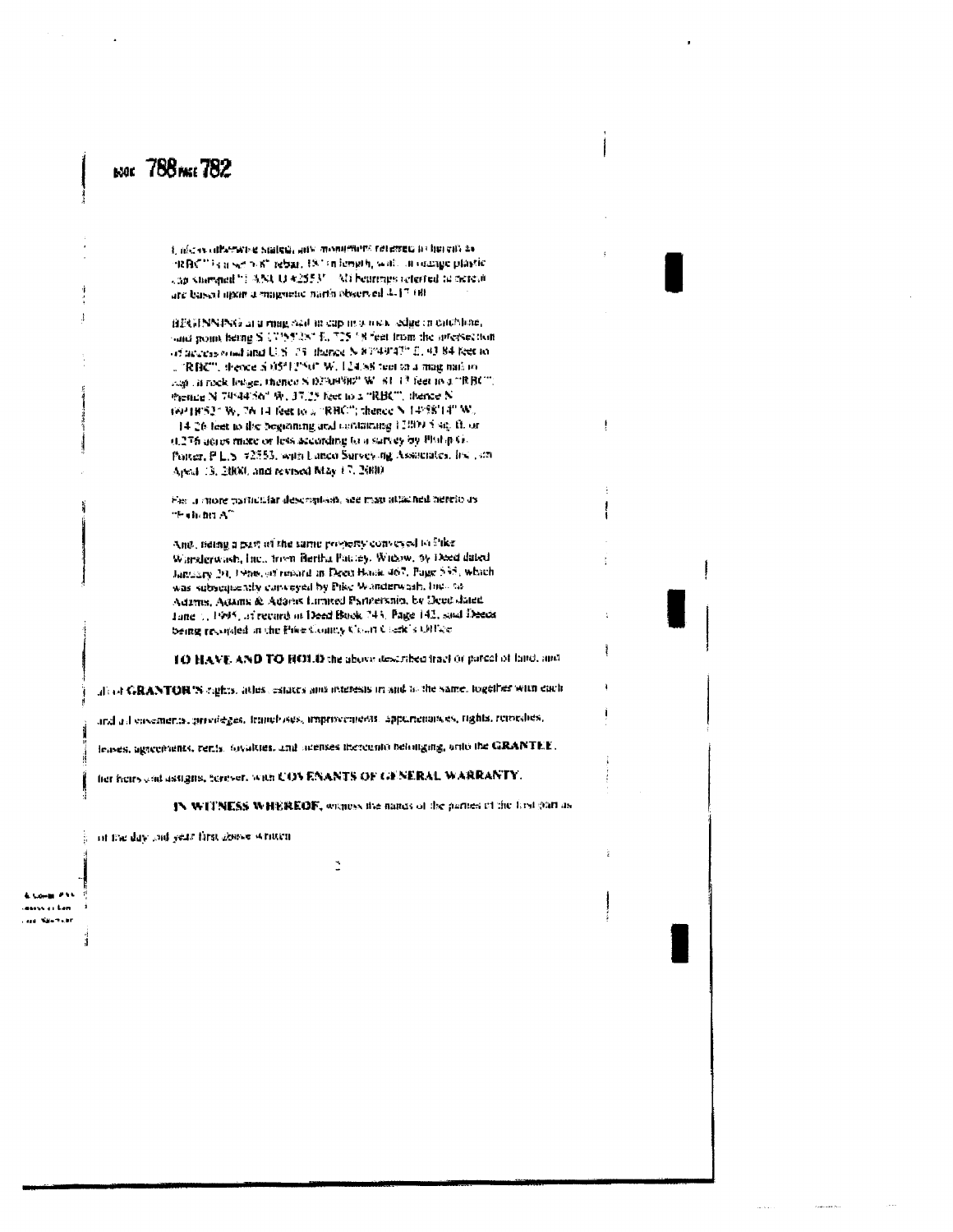MOX 788 PAGE 783

ţ

VIA VS. ADAMS & ADAMS LIMITED PARTNERSHIP

 $B_3$  de t-Alben

#### **COMMONWEALTH OF KENTUCKY**

**COUNTY OF PIKE** 

The foregoing instrument was acknowledged, subscribed and swom to before

mentions Ett bay of June, some by required N adams

Paxtnel of adams, adams & adams Limited General

PARTNERSHIP.

My Commission expires act. 29,5000

Linda R. Calenan

## **CONSIDERATION CERTIFICATE**

We, ADAMS, ADAMS & ADAMS LIMITED PARTNERSHIP

GRANTOR, and BRENDA COOKE ADAMS, GRANTEE, do hereby certify, pursuant to KRS Chapter, 982, that the fair market value of the above oescribed property is \$120,000 (8). We further certify our understanding that falsification of the stated fair market value of the property is a Class D felony, subset to one to five years imprisonment and fines up to \$10,000,00

 $\overline{\mathbf{3}}$ 

**B. Course P.S.C.** vooren ar Gaw .<br>Parodak Kismen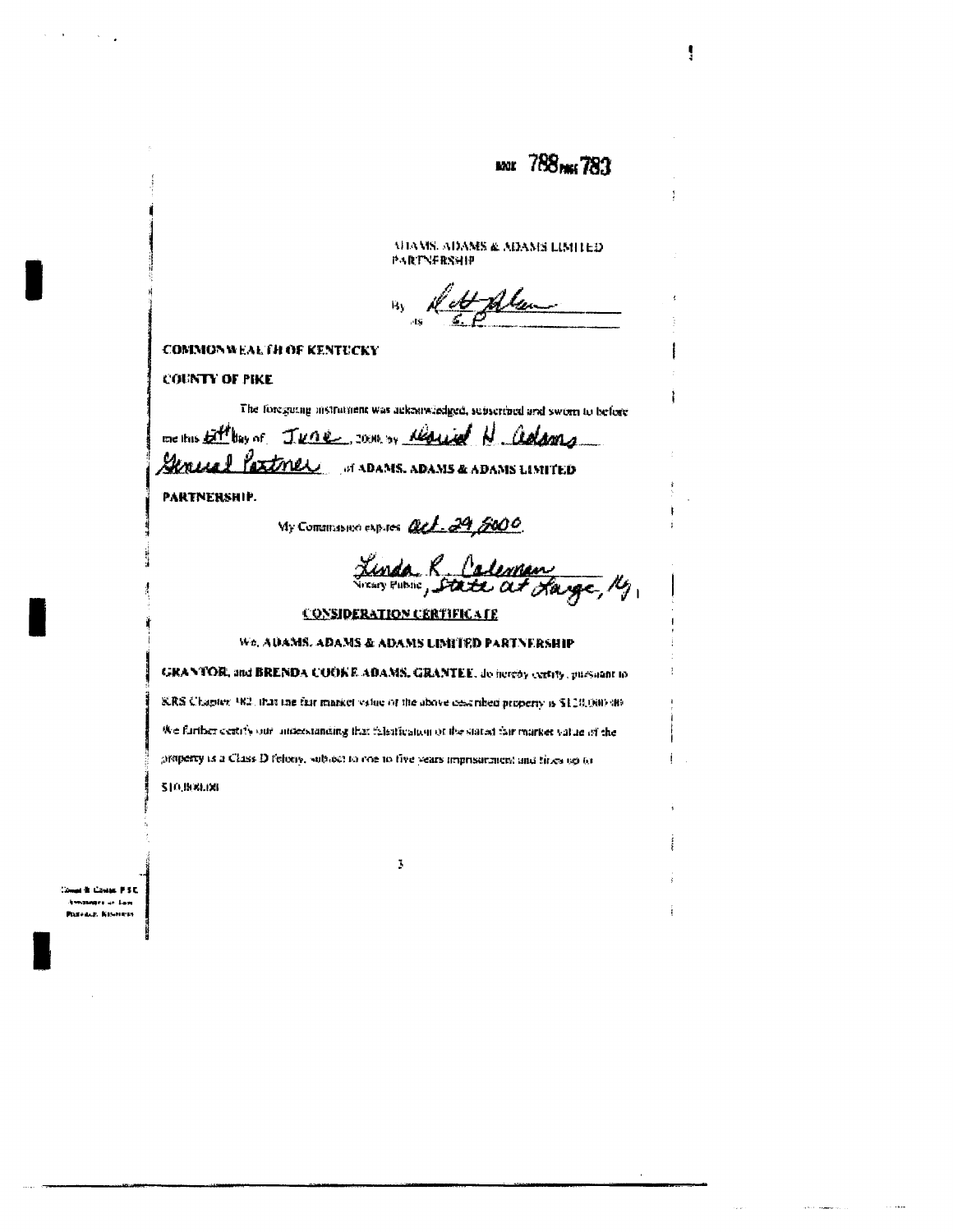NOW 788 PALE 784

ADAMS, ADAMS & ADAMS (INCTED) **PARTNERSHIP** 

. Atten

"GRANTOR"

**Assade Cook Adams**<br>Brenes Criske Adams

**GRANTEET** 

## **COMMONWEALTH OF KENTICKY**

**COUNTY OF PIKE** 

The "oregoing this aim in was acknowledged, subscribed and swort to before

or the Ett lay of June man by Orleand H. adams. General Partner of ADAMS, ADAMS & ADAMS UNITED

PANTNERSHIP.

My Commission expires Cect. 39,2000

Kinda R. Coloman

**COMMONWEALTH OF KENTUCKY** 

**COUNTY OF PIKE** 

The foregoing mainteners was scientiveledged, salswidthed and sworn to belone

 $\mathbf{a}$ 

we ilsts (2Max of TUDE, 1998, by BRENDA COOKE ADAMS

 $0.91$ ales et Saler ieus Kleitkum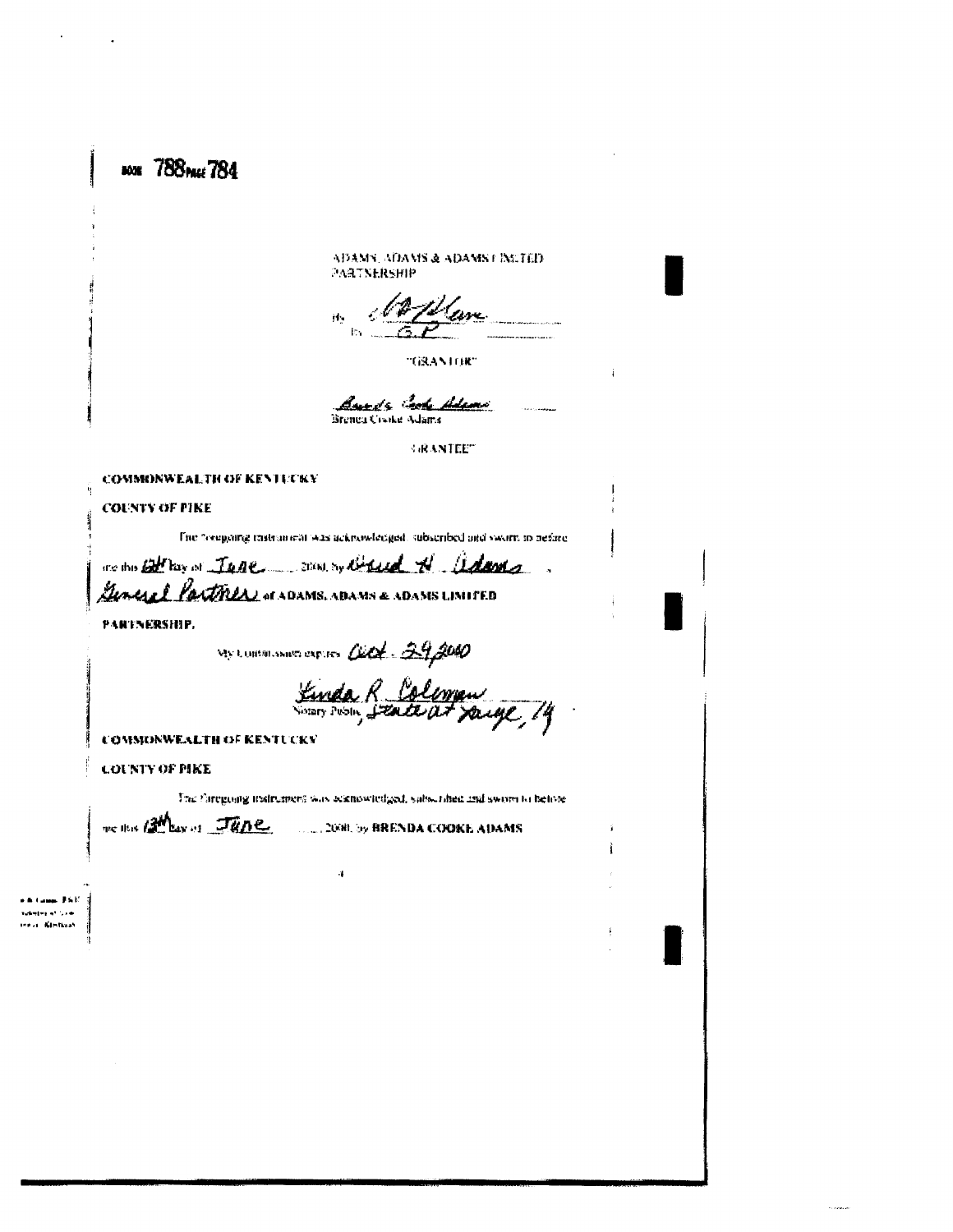мя 788 мл 785

ł

**Good** 

We communicate mere det. 29, 2000

š.

Linda R. Caleman

Fics tostrument Prepared By:

COMBS & COMBS, P S.C.<br>P.O. Drawer 31 Pskevalle, Kennicky 4:502<br>(686) 437-6226

 $\frac{1}{\frac{1}{2}}\frac{1}{\frac{1}{2}}\frac{1}{\frac{1}{2}}\frac{1}{\frac{1}{2}}\frac{1}{\frac{1}{2}}$ 

**Countries** Lease 25C .<br>Articlesiek en Law<br>Popyman Nileft-Chr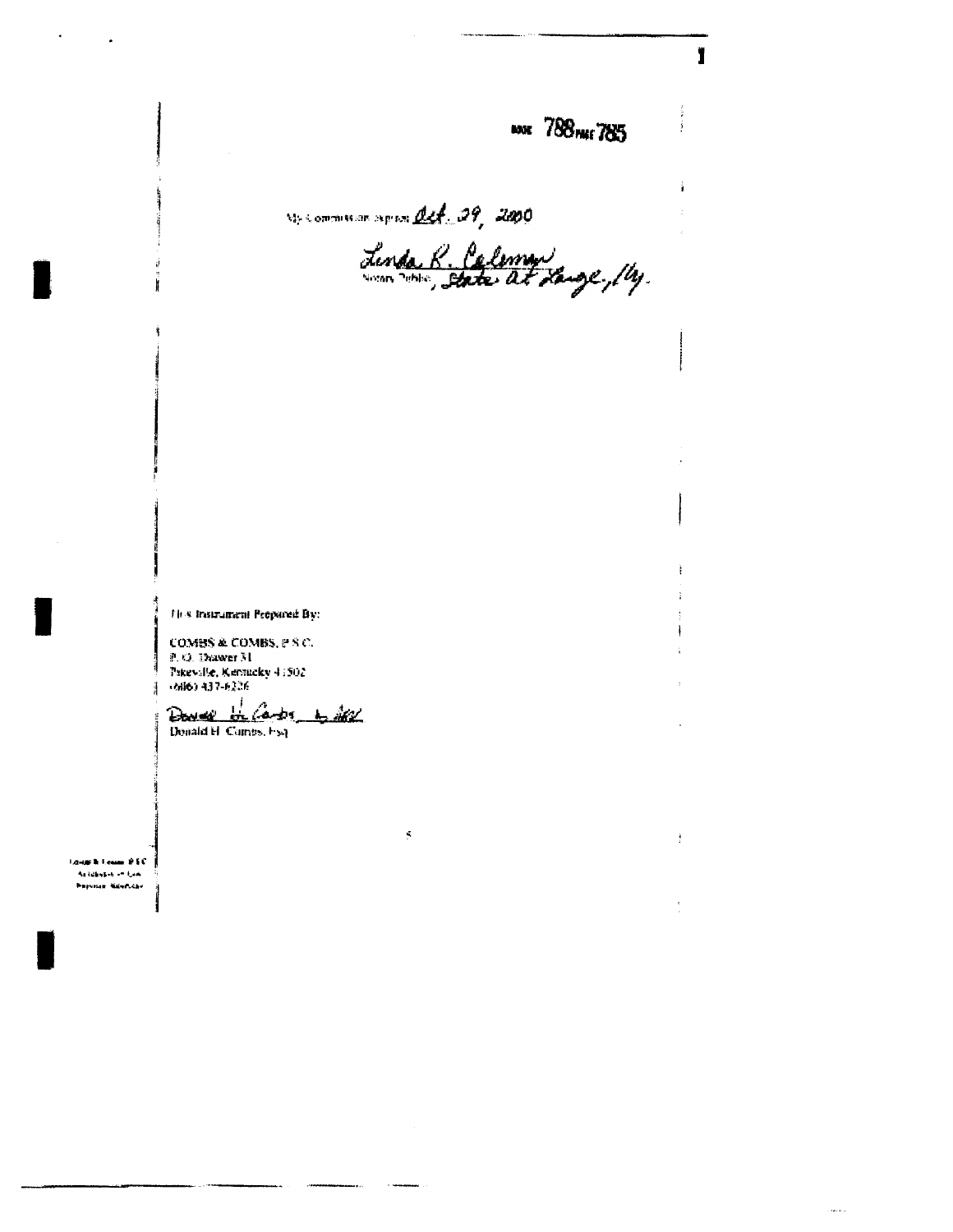